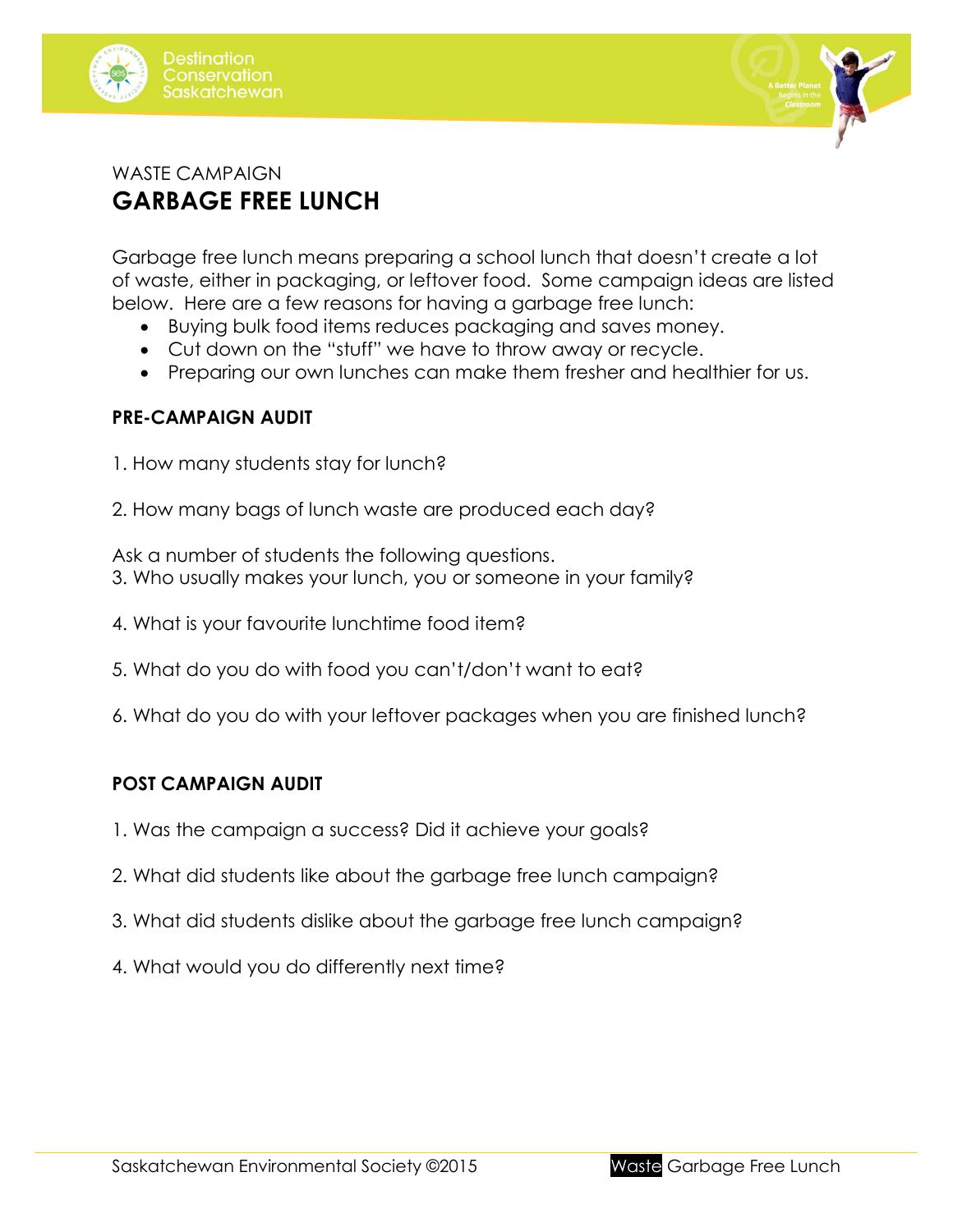



#### **GARBAGE FREE LUNCH**

## **Ideas for Campaigns**

- 1. Save up lunch garbage for one week and show everyone the amount at an assembly.
- 2. Do a garbage audit to see what is in the lunch waste, and to help you make some decisions about how to reduce the waste.
	- Could whole apples/sandwiches be put out to share?
	- Could leftover foods be composted?
	- Are recycle bins clearly marked?
	- Is there a bucket or sink nearby to rinse plastics?
- 3. Use this waste audit to help you calculate the amount of waste and the greenhouse gas reductions from your reduction plan. [Garbage Sort](http://environmentalsociety.ca/wp-content/uploads/2015/07/Waste-audit-garbage-sort.pdf)
- 4. Make class presentations on what a garbage free lunch looks like. Bring along examples or a poster that shows students the differences between reusable, recyclable and waste containers.
- 5. Create newsletter items to explain to parents what kinds of packaging to avoid, and what kind of containers are easy to reuse.
- 6. Weigh or count the bags of lunch waste before, during and after your campaign, so you can announce and celebrate success.